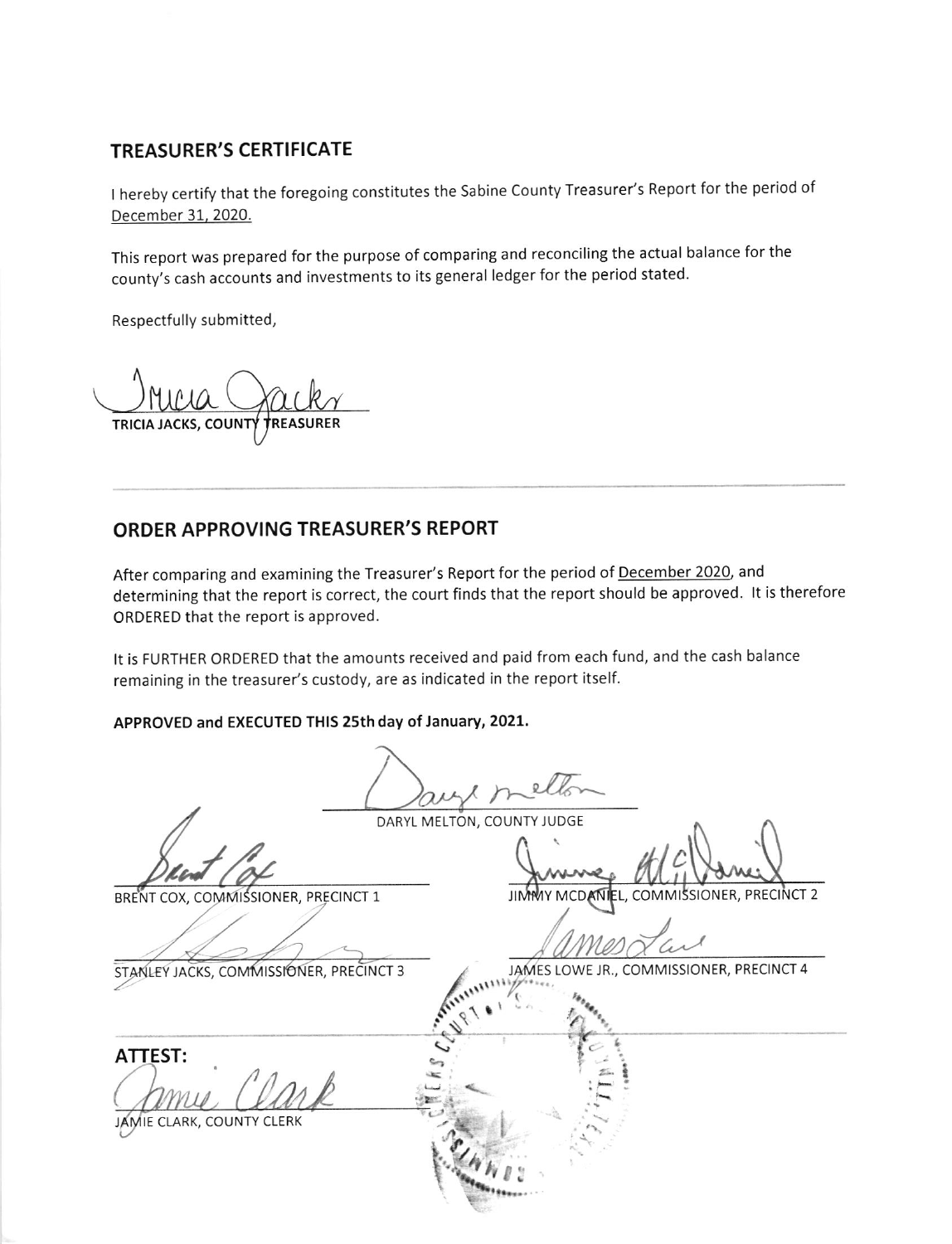|                                           |                            | <b>COUNTY TREASURERS' FINANCIAL REPORT</b> |                 |                      |                            |  |  |  |
|-------------------------------------------|----------------------------|--------------------------------------------|-----------------|----------------------|----------------------------|--|--|--|
| December 31, 2020                         |                            |                                            |                 |                      |                            |  |  |  |
| <b>FUND</b>                               | <b>BALANCE</b><br>12/31/19 | <b>BALANCE</b><br>11/30/20                 | <b>RECEIPTS</b> | <b>DISBURSEMENTS</b> | <b>BALANCE</b><br>12/31/20 |  |  |  |
| GENERAL                                   | 2,031,491.28               | 3,316,227.75                               | 1,061,155.45    | 623,360.83           | 3,754,022.37               |  |  |  |
| COMPENSATION TO VICTIMS OF CRIME          | 0.00                       | 10.00                                      | 0.00            | 0.00                 | 10.00                      |  |  |  |
| JUDICIAL COURT PERSONNEL TRAINING - CIVIL | 535.00                     | 125.00                                     | 135.00          | 0.00                 | 260.00                     |  |  |  |
| <b>ARREST FEES</b>                        | 723.68                     | 159.53                                     | 221.53          | 0.00                 | 381.06                     |  |  |  |
| <b>CIVIL LEGAL SERVICES INDIGENT</b>      | 476.90                     | 180.50                                     | 208.00          | 10.40                | 378.10                     |  |  |  |
| <b>TIME PAYMENT</b>                       | 361.93                     | 2.03                                       | 66.02           | 0.00                 | 68.05                      |  |  |  |
| CHILD SAFETY SEAT & SEAT BELT VIOLATIONS  | 324.50                     | 200.50                                     | 75.00           | 0.00                 | 275.50                     |  |  |  |
| <b>BAIL BOND FEE</b>                      | 931.50                     | 364.50                                     | 360.00          | 36.00                | 688.50                     |  |  |  |
| <b>STATE TRAFFIC FEE</b>                  | 1,420.16                   | 2.22                                       | 0.00            | 0.00                 | 2.22                       |  |  |  |
| STATE TRAFFIC FEE 09/01/10 FORWARD        | 0.00                       | 471.84                                     | 446.52          | 17.86                | 900.50                     |  |  |  |
| MOTOR CARRIER WEIGHT VIOLATIONS           | 0.00                       | 0.00                                       | 0.00            | 0.00                 | 0.00                       |  |  |  |
| <b>DISTRICT CLERK STATE FEES</b>          | 1,605.00                   | 705.00                                     | 280.00          | 0.00                 | 985.00                     |  |  |  |
| CCC 01/01/20 FORWARD                      | 0.00                       | 1,036.65                                   | 1,306.31        | 130.63               | 2,212.33                   |  |  |  |
| CCC 01/04/04 THRU 12/31/19                | 4,074.22                   | 89.99                                      | 202.99          | 20.29                | 272.69                     |  |  |  |
| <b>EMS TRAUMA FUND</b>                    | 118.71                     | 0.00                                       | 36.42           | 3.64                 | 32.78                      |  |  |  |
| <b>DNA TESTING</b>                        | 153.00                     | 3.82                                       | 6.34            | 0.63                 | 9.53                       |  |  |  |
| <b>FAILURE TO APPEAR</b>                  | 347.41                     | 21.54                                      | 34.77           | 0.00                 | 56.31                      |  |  |  |